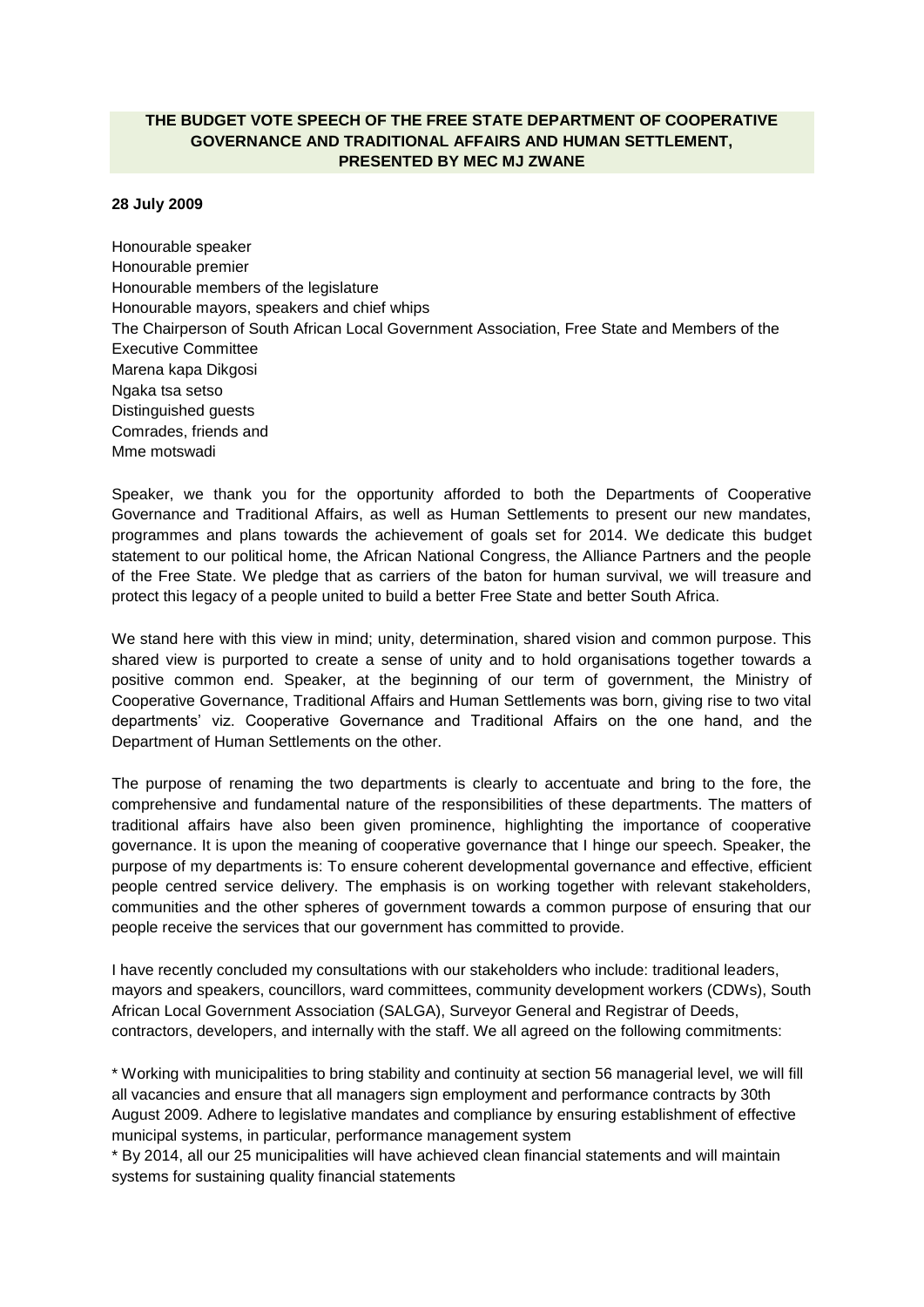\* We will mobilise resources, involvement and support of other sectoral departments, state agencies and private sector to ensure integrated planning and service delivery

\* Strengthen technical, financial and administrative capacity in municipalities

\* Mobilise and deploy experts to municipalities to provide hands-on support especially in human settlements planning, municipal infrastructure provision and access to free basic services

\* Fast track the implementation of human settlements development projects by addressing challenges of planning and availability of sites, bulk infrastructure funding, poor contractor performance and municipalities" capacity to manage housing matters

\* We pledged to meet quarterly at district level and extend our meetings to include public participation with ward communities

\* We will strengthen District Services Centres to ensure that we receive monthly reports on issues raised from ward level. We agreed that the role of a community development worker (CDW) is to serve and inform people. CDWs who work against government programmes have no place in our department

\* We commit ourselves to four working days turn-around time for every complain presented to our department, and have agreed on eight working days turn-around time by municipalities

\* We pledged to take government and government services to farming communities, and establish an eviction unit at district level to handle evictions in collaboration with the Department of Public Works and Rural Development, National Department of Rural Development and Land Reform.

\* We agreed that we will build quality houses, non-performing contractors will be disqualified, and contractors must build houses that they themselves can live in with pride.

\* We will follow up on incomplete and defective houses, and culprits will be brought to book.

Mr Speaker, informed by the above mentioned commitments, let me introduce the new mandates of my departments. We will foster development partnership, social cohesion and community mobilisation to give full meaning to cooperative governance through the following strategies:

Strengthen cooperative governance in a developmental state

In order to ensure access to basic services and adequate infrastructure for economic development, we will strengthen the establishment of effective district service centres, through promoting integrated planning by ensuring active stakeholder participation towards development of credible integrated development plans (IDPs), district spatial development frameworks, housing sector plans and establishment of land-use management systems

\* Strengthening inter-governmental relations by establishing effective district inter-governmental relations forums by the end of September 2009 and enhance provincial and local governance cooperation through MEC Local Government Association (MECLOGA)

\* Re-establishing the remaining 18 ward committees, recruit and train the remaining 62 community development workers (CDWs) with effect from the beginning of October 2009.

\* In order to ensure community ownership of government programmes and processes, we will launch customised Operation Hlasela campaign, as envisaged by the Premier and led by the mayors.

Financial management and clean audit by 2014

As announced by the National Minister of Cooperative Governance and Traditional Affairs, in partnership with Provincial Treasury, Accountant General, Auditor General and the Development Bank of Southern Africa (DBSA), we will roll out the implementation of Operation Clean Audit to our municipalities by the end of August 2009. The objective here is for all municipalities in the province to have unqualified audit reports by 2014. Towards this end, it is imperative that the performance agreements of municipal managers, chief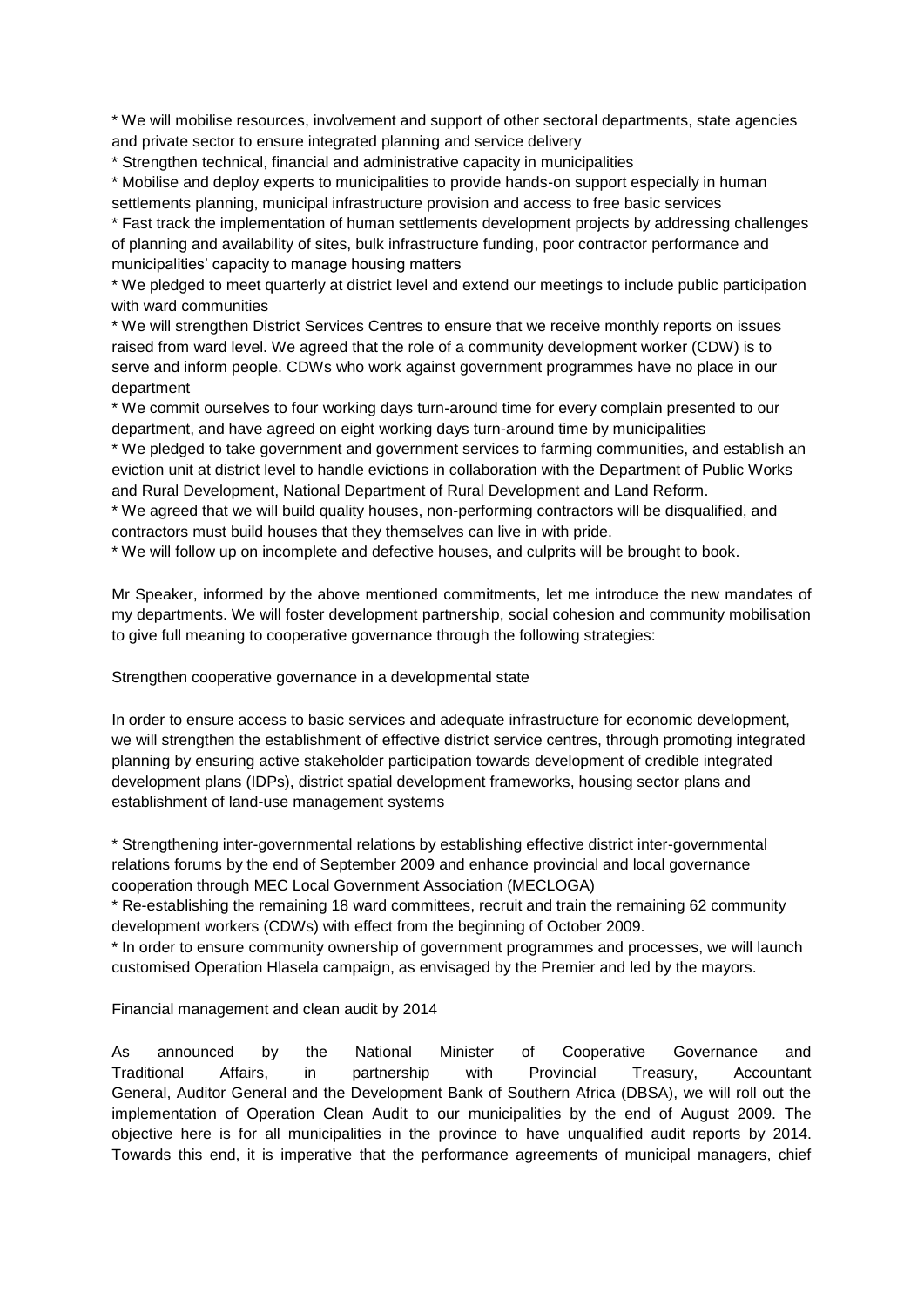financial officers and other section 56 managers clearly acknowledge and account for these most strategic objectives.

Adding further value to Operation Clean Audit we have engaged firm of auditors KPMG to support all municipalities in Xhariep district to address challenges in relation to audit management, especially audit findings and queries from the Auditor General. Furthermore, we will allocate R9,2 million to the Xhariep district municipality to bring credibility to their budget. Similarly we have set aside R22,653 million to intervene and support municipalities in improving their capacity for service delivery, with special focus on Letsemeng, Mohokare, Kopanong, Masilonyana, Matjhabeng Phumelela and Naledi.

### Strengthen support to the institution of traditional leadership

Mr Speaker, we view the institution of traditional leadership as central to cooperative governance and development, especially in rural development. To this effect, we will be finalising the implementation of all traditional leadership legislation and forge partnerships with municipalities towards implementation of section 81 of the Local Government Structures Act, which is aimed at promoting the participation of traditional leaders in municipal councils.

We will initiate activities aimed at promoting traditional and cultural awareness among traditional communities. We will assist with the acquisition of land for the two landless traditional communities, Batlokoa ba Mokgalong and Makgolokwe.

We intend to build five official houses for Marena a rona to entrench their stature and dignity within their communities and to enhance their role. In partnership with the Department of Public Works and Rural Development, we will secure the official home for the deputy chairperson of the Free State House of Traditional Leaders. It is our intention to develop a fully fledged organisational structure for the Traditional Affairs directorate within the department and officially launch 11 established traditional councils. We will also fast track the launch of the remaining two traditional councils. As part of our developmental role, we intend to build the institutional capacity of traditional healers in order to promote traditional medicine, indigenous health and overall traditional knowledge system.

## Speeding up service delivery

In order to improve the implementation of municipal infrastructure grant (MIG), the process of approval for water and sanitation business plans has been delegated to the province from the national Department of Water Affairs and Environment. This will improve the implementation and expenditure on projects at municipal level.

We have heard the lament of our people regarding very important person (VIP) toilets. Consequently R15 million is allocated to ensure that we deal with the lifespan and the environmental aspects of VIP toilets in our province. This allocation will be used for a pilot project in Mangaung and Maluti-a-Phofung municipalities.

In our endeavour to accelerate service delivery, we will increase the deployment of technical experts in our municipalities, in partnership with the Development Bank of South Africa (DBSA) through the Siyenza Manje project.

#### Local economic development

We will establish the two district local economic development agencies in Fezile Dabi and Thabo Mofutsanyane, and revitalise Lejweleputswa Local Economic Development Agency to stimulate economies in these regions to yield more jobs for communities. This will result in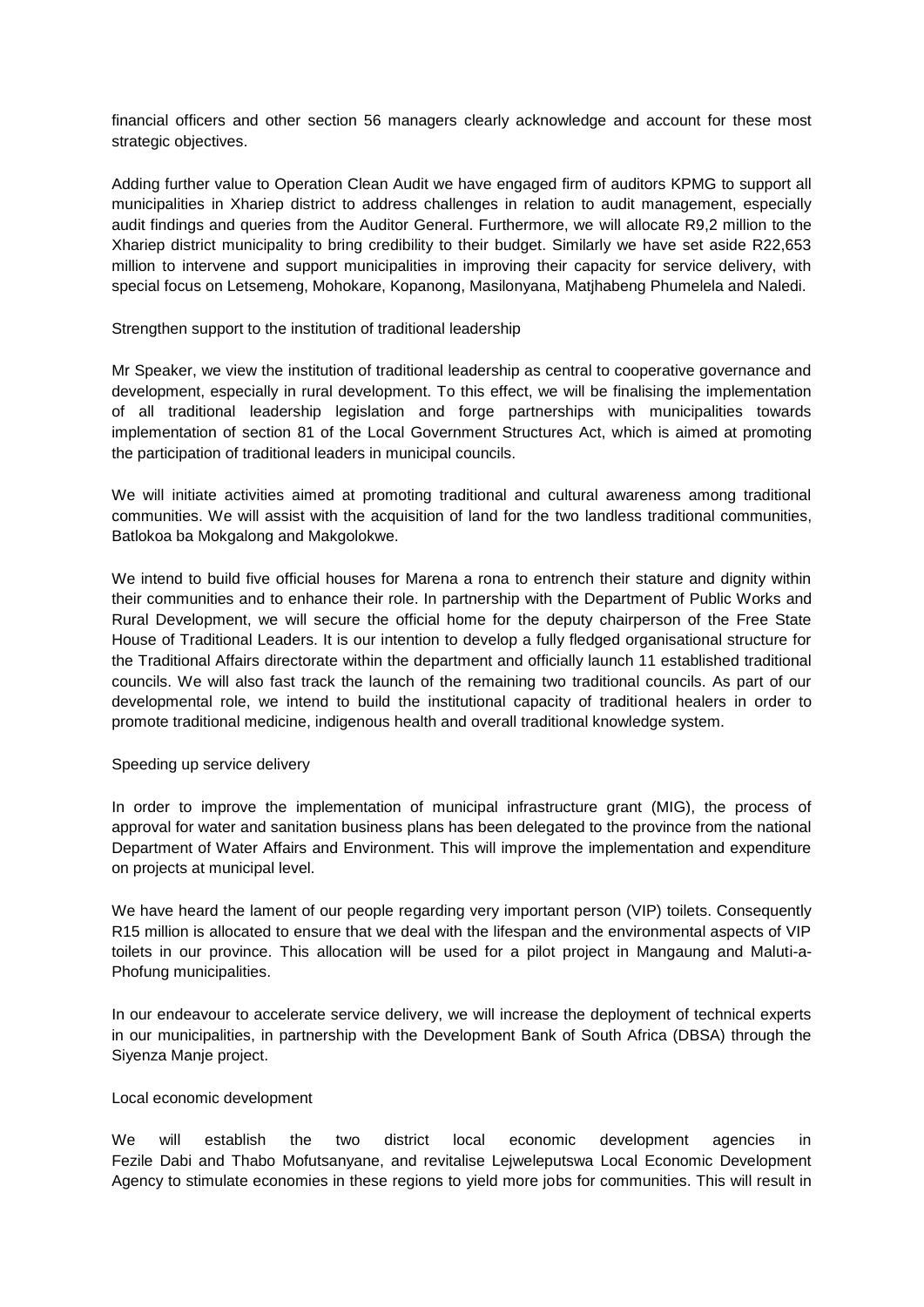sustainability in these regions. We will convene a provincial Local Economic Development Summit by November 2009, focusing on spatial planning and economic growth.

### Capacity building and development

We will embark on a robust programme to build the capacity of ward committees, ward councillors and CDWs to achieve the spirit and character of the kind of public participation envisaged in our constitution. To this effect, we have set aside R5 million to develop and implement training programmes in partnership with SALGA-Free State. We have established a strategic partnership with the Public Administration Leadership and Management Academy (PALAMA) to build the capacity of councillors, municipal officials and traditional leaders in performance management and monitoring.

We will continue, in partnership with Local Government Sector Education and Training Authority, to provide targeted training for traditional leaders, CDWs, municipal officials and ward committees.

#### Greening and Landscaping campaign

Our blood is green, so is Siwelele sa Masele. Mr Speaker, historically, the green colour has always represented the aspirations of our people in relation to land possession, tilling of our land towards food abundance, the landscape and its vegetation. Our understanding is that greening and landscaping is aimed at uplifting the face of human settlements. Trees and vegetation provide beauty, environmental and wellness benefits to the city residents. Trees along streets and in parks, around homes and businesses and in natural area throughout the city and countryside, provide improved air and water quality, resulting in savings from decreased heating and cooling costs, and increased property value.

In celebrating the achievements of our icon, Nelson Mandela and what he stands for, we will plant 46 664 indigenous trees in partnership with the Department of Agriculture and Forestry, Water and Environmental Affairs, municipalities, water boards and the private sector.

This morning we planted trees on Dr Belcher Road as we kick-start the greening and landscaping campaign. We urge members of the legislature, executive mayors, mayors and the people of the province to use their birthdays and other important events to plant trees. We challenge the private sector and relevant non-governmental organisations (NGOs) to provide crop seedlings to poorer families to engender the spirit of food security.

Our understanding is that the development of human settlements is not only about building houses, it is about transforming our residential areas and building communities with closer access to economic and social amenities, including sports and recreation, promoting the protection of the environment and creating people"s villages. We will accelerate delivery of integrated sustainable human settlements by implementing the following programmes:

#### Housing for military veterans

We are pleased to announce that as part of our commitment to improving the lives of our military veterans, we have secured and paid for a house of Mr Lebentlele who has recently retired from the army. We have allocated 100 subsidies towards building decent homes for our veterans. We will urge our veteran association to fast track the process of identifying beneficiaries in order for the project to succeed.

Housing assistance for targeted and vulnerable groups our widows, the elderly, the disabled, youth, women, victims of abuse, child headed households, and the religious sector that were not catered for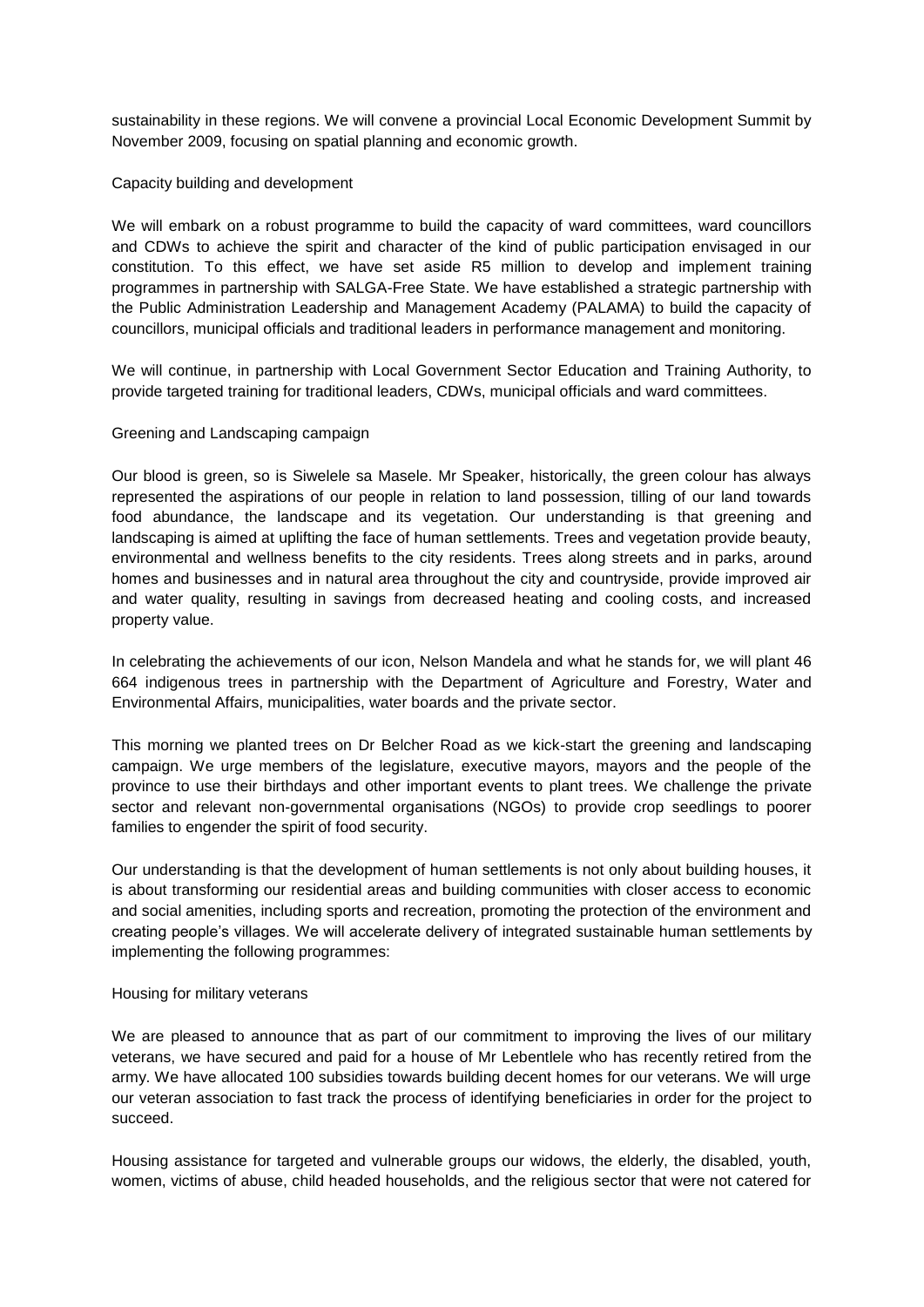in the past, will be targeted for special housing programme. We are pleased to announce that 52 accessible houses for people with disabilities will be constructed with effect from the 1st August 2009 at Bultfontein in Tswelopele municipality.

Rebuilding and revitalisation of old townships

### Two-roomed houses

Mr Speaker, in most of our township areas, families are still experiencing the hardship and indignity of living in two-roomed houses. Informed by the announcement of the Premier, we have completed identifying most of these houses and are in the process of designing and costing the plans with the intention of eradicating all two-roomed houses in the province. In order to achieve this goal 600 subsidies have been allocated to kick-start this programme. Our main focus for the eradication of the two-roomed houses will be in Setsoto, Ngwathe, Mangaung, Maluti-a-Phofung, Nala and Matjhabeng and Phumelela municipalities.

### Revitalisation programme

We have set aside 1 250 subsidies toward revitalisation of old townships in the following municipalities, Ngwathe, Matjhabeng, Mafube, Moqhaka, Maluti-a-Phofung, Setsoto, Phumelela, Dihlabeng and Mangaung, Batho location Redevelopment programme

Mr Speaker, it is our intention to bring back the dignity of our people and to restore the historical design in our old townships. This we will do by integrating socio-economic amenities within these residential areas and promote greening and landscaping.

To this end, I am pleased to announce that we have set up a provincial Batho location redevelopment task team, and 18 development nodes have been identified which will ensure that we rebuild and restore the historical importance of the sites identified. As part of sustainability and integration, we aim to create commercial opportunities within these nodes.

Mr Speaker, during the month of August 2009, Batho Redevelopment project will be launched with focus on upgrading infrastructure, socioeconomic amenities and houses. This will include municipal road paving and rebuilding, and restoration of 300 dilapidated houses and tarring of roads. We will also install "street furniture", namely greening and landscaping, street lighting and street signage that contain valuable historical information about names of the streets and other monumental structures.

The lesson learnt from the Batho Location project will be used for improved implementation when the project is replicated in other townships in the province.

## Informal Settlements Upgrading programme

In keeping with our undertaking to eradicate all informal settlements by 2014, we will create 1 705 serviced erven in Bloemside and build 1 944 housing units in Grassland. We are also encouraging municipalities to develop by-laws that will regulate illegal occupation of land as well as to proactively provide serviced sites to the residents.

#### Integrated Residential Development programme

In this financial year, we have allocated 17 600 housing subsidies towards providing shelter and dignity to the homeless as per the following allocation per district: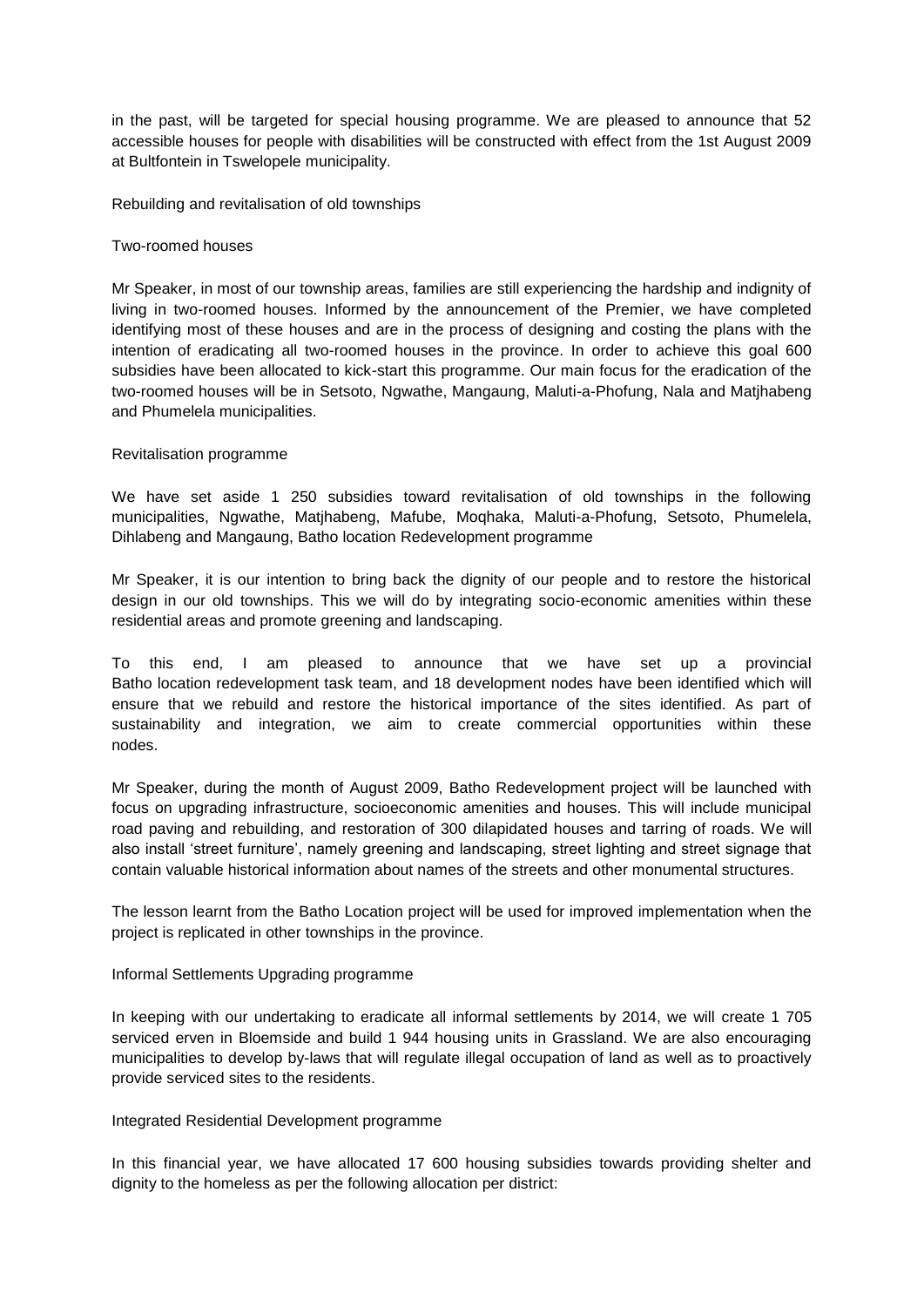Fezile Dabi: 4 586 Thabo Mofutsanyane: 4 458 Motheo 3 256 Xhariep: 1 400 Lejweleputswa: 3 900

We will also deliberately target poor white Free State citizens who have not used the opportunity in the past to benefit from our housing programmes. We have ensured that our allocation includes all towns in the province. Therefore, there should be construction work and 40 000 job opportunities in our province.

Leroele le a thunya, mesebetsi e a qala, maphelo a rona a fetoha.

### Social Housing project

Mr Speaker, as already announced by the Premier, we confirm the allocation of 150 units to Mangaung local municipality for the Brandwag project.

Farm Workers Housing Assistance programme and agri-villages

In our quest to fulfil the commitments of our election manifesto on rural development and agrarian reform, we have allocated 200 subsidies and in partnership with the Department of Public Works and Rural Development we will provide our people in rural areas with access to housing programmes and services. We also intend to establish agri-villages in Bethany, Roadside, Thaba Nchu and Diyatalawa, to provide security of tenure.

## Accelerate Land Acquisition for the Development of Human Settlements

Mr Speaker, in order to dent the current housing backlog we have acquired additional land parcels whereon planning, surveying and installation of services will be fast tracked in line with our agreement with the Office of Surveyor General. We will continue to identify more suitable land parcels for the development of sustainable human settlements, with particular focus on ensuring densification and spatial integration.

Build the capacity of municipalities to manage human settlements matters

Mr Speaker, it is our intention in working with municipalities to ensure that sufficient capacity is created at municipal level to manage human settlements matters. In particular beneficiary registration, consumer education, site identification will be decentralised to municipalities. This we will be done working closely with our district services centres. In order to ensure quality of housing products and sound project management, we intend to partner with the municipalities, National Home Builders Registration Council (NHBRC), and the private sector in order to create inspection capacity.

#### Housing Restitution programme

In activating our partnership with the Department of Rural Development and Land Reform, we will provide houses to beneficiaries of the Restitution programme with effect from September in the following areas: Dealesville, Marabastad, Bethany, Warden, Harrismith and Wesselsbron as the first phase.

Assist people with building materials to encourage involvement in housing construction cooperatives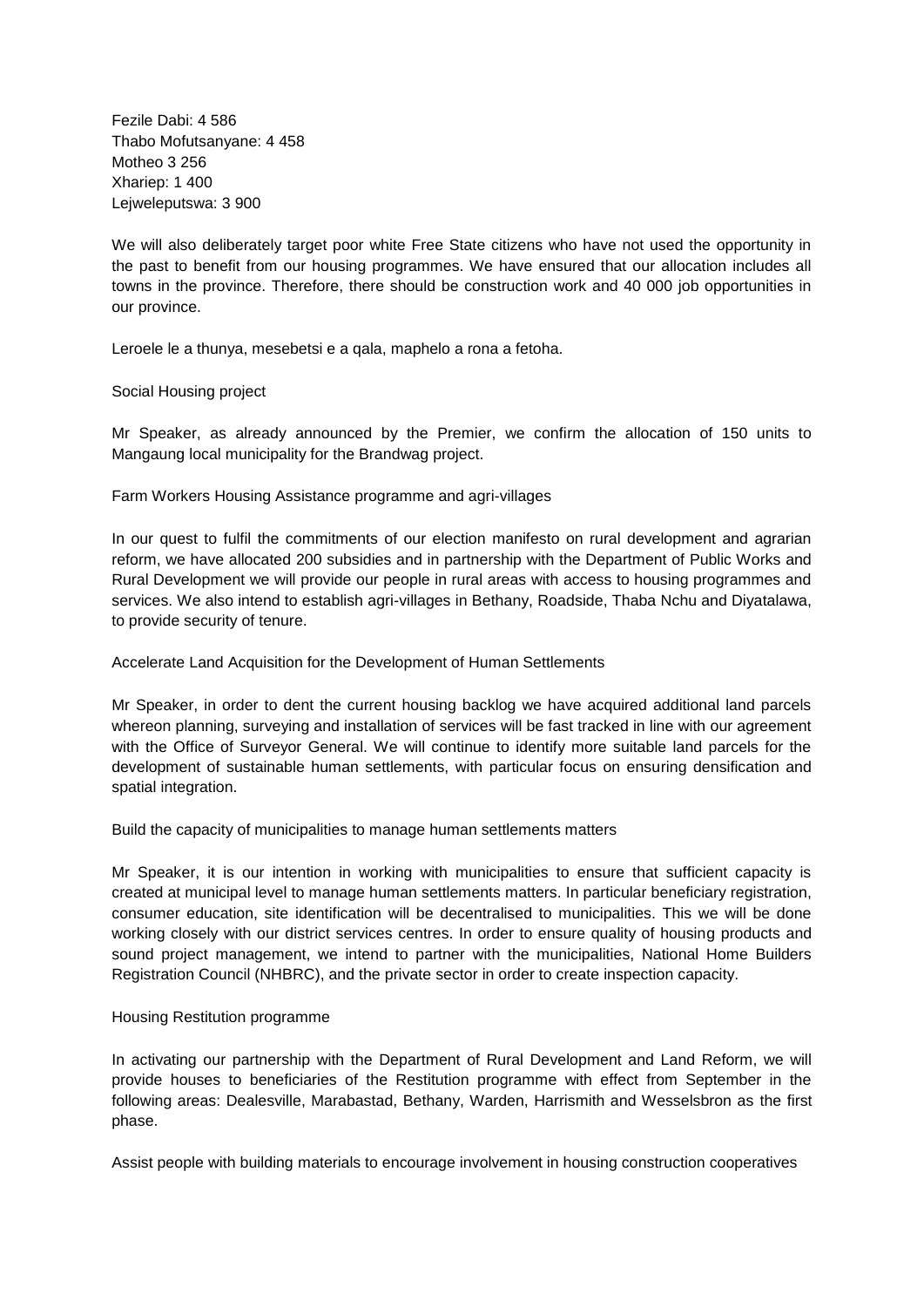Mr Speaker, past methods used in housing delivery created a gap whereby the majority of our people with competent skills and capacity to construct houses were left outside the mainstream of housing construction in our province.

Our intention is to encourage skilled and experienced people to partner with us as we develop human settlements in a mass based manner. We will classify artisans and/or cooperatives into different categories to facilitate their entry into the housing construction market, and assist with purchase of building material.

### Housing construction tenders

Mr Speaker, we intend to advertise a tender inviting all housing contractors in the province to submit their profiles to be included in the departmental data base. The tender will be advertised in local and regional newspapers during August 2009. We will also invite tenders for developers to develop our land parcels using their own resources.

## Establishment of new departments

Mr Speaker, following the announcement of the establishment of two departments, we have set in motion the process of business reengineering, initiated internal consultation and we expect to finalise the organisational re-designing by the end of August 2009. In our commitment to promote social cohesion through culture, we will organise choral music festivals from municipal level, to districts and the finals will be held at the provincial level. We have already adopted an emerging choral group called Umsingizane from Thabo Mofutsanyane district as an endeavour to champion this cause.

Mr Speaker, allow me to take this opportunity to convey a message of hope to many who might have lost hope in the system of applying for the government housing subsidy like Mme Lydia Maqame of Marquard who was born in 1918 and has since waited in vain for government to approve her application for a house. Working together we can ensure that we raise hope and trust in government. As a demonstration of our commitment, we confirm to Me Lydia Maqame that; "your application has been approved and your house will be ready for occupation by the end of August 2009."

## There shall be houses, security and comfort

At this point, honourable speaker, I wish to express my gratitude to the Premier for his guidance, my colleagues in the executive council, members of the legislature, leadership in the municipalities, the heads of the two departments, the management team and staff in general and my family for their unwavering support. I extend my appreciation to our social partners and all our stakeholders for committing to working as a collective in achieving the vision we have set ourselves. I wish to reiterate that indeed working together we can build One Big Happy family, and ensure efficient service delivery to our people.

## Dedication to the Cuban professionals

At this stage we acknowledge the contribution by the Cuban professionals in housing construction in the province. To those who are leaving in October 2009, bon voyage! We hope to recruit other Cuban professionals to continue to help us in this area of work.

"The need to allow for learning may seem obvious yet most environments, including, ironically, universities, provide obstacles to learning, thus the capacity to break established rules and procedures is essential. Most obstacles are generated by organisational and bureaucratic mentalities